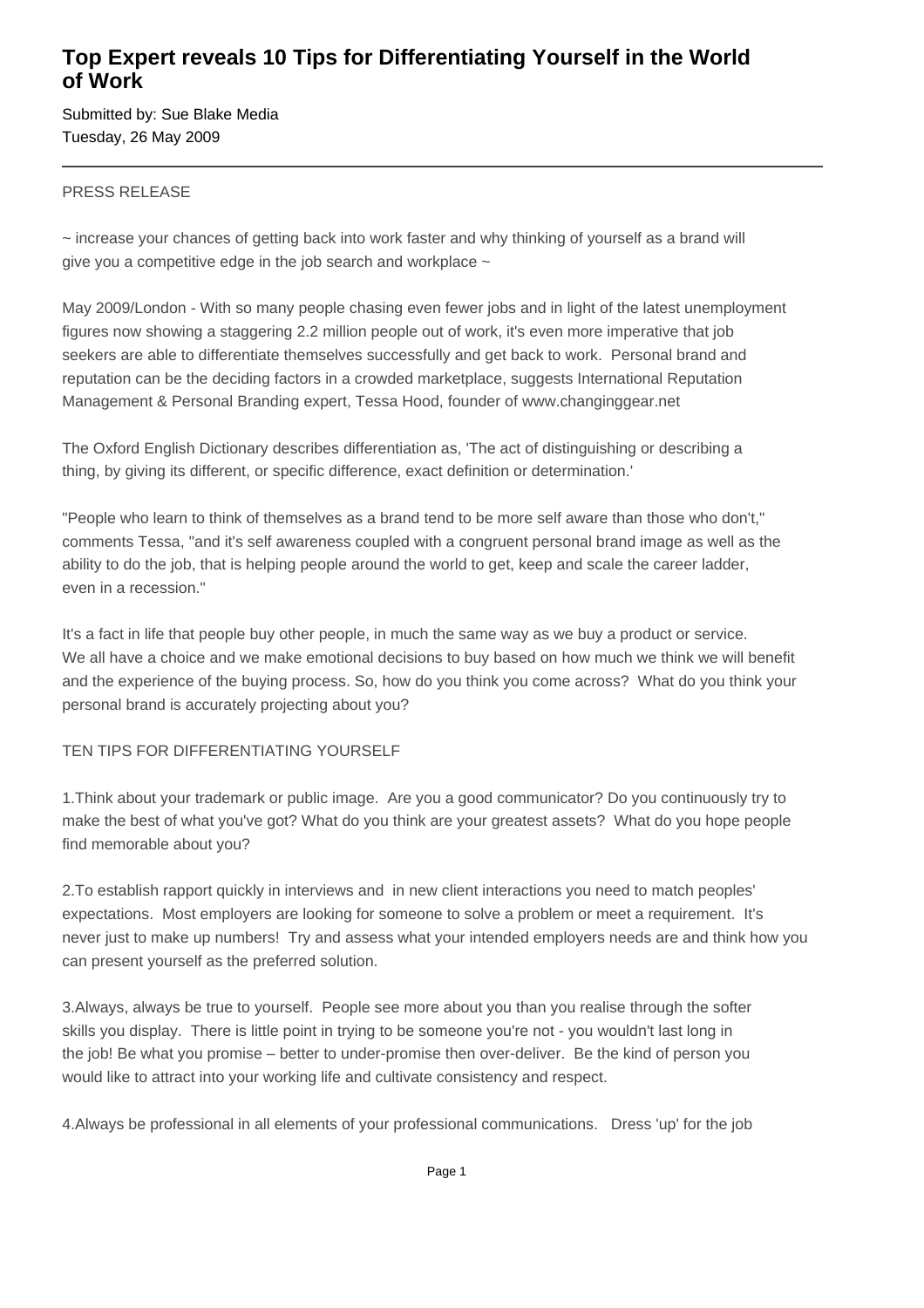you want not the job you've got. Seek advice if you're not sure how to achieve an up to date professional look with a few capsule wardrobe pieces that really work for you. Ensure you make smart choices with garments that suit your size, shape and colouring. Dress your personality, appropriately. Don't be a fashion victim. Think quality every time.

5. Bring back the traditional handshake I say! Check out yours with friends to see what your handshake actually says about you! Remember to smile naturally, maintain a healthy and respectful level of eye contact and make the effort to say hello to people at your place of work – you'll make friends and influence people with open, warm communication.

6. You may want to be recognised as 'special' and as an expert in whatever field you are in. Work on building your reputation as a 'can do' person not someone who is flaky, doesn't deliver, misses deadlines or is haphazard. Quality attracts esteem and respect.

7. Remember to make your achievements known to key decision makers. Have a 'Project-Action-Result' report on work you've done. People who keep their heads down and work hard may still be passed over for promotion if they're not noticed. (People who work like this often feel resentful and that's rarely charismatic or healthy). Ensure your personal brand and 'behind your back' reputational image is watertight. It's hard to re-build a tarnished personal brand and we often don't get a second chance.

8. Work on your on-line brand to make sure it's always positive and accurate about you. Employers and recruiters often 'google' candidates these days! Be fastidious with your reputation! Never leave caustic comments about anyone or anything on someone else's site, or put up inappropriate photographs of yourself.

9. People respond well when small details are remembered about them. Make it part of your personal brand communications style policy to be adhere to this type of detail.

10. Make it personal. Inject your personality into all that you do. Mind your manners and brush up on your etiquette skills. It is important to be courteous, respectful, punctual and grateful.

"Investing in differentiation strategies will pay off in the long run," comments Tessa. "When we become more self-aware and show esteem for ourselves and for others, you're like a people magnet. Once you are clear what your USP is (your unique selling point), i.e. who you are, what your offer is and your promise of value to an organisation, you can stay more naturally 'on brand' whatever the situation is that you want to achieve. Knowing how to differentiate yourself using verbal and non-verbal communication skills and being the kind of person who values themselves makes you attractive and charismatic to others. And if that person happens to be a recruiter or your boss, walking the walk and talking the talk is essential."

Tessa Hood runs a Virtual Personal Branding Program with prices from £200/hr.

For details visit www.changinggear.net , 01932 868 868 or email tessahood@changinggear.net She is creator of the 5 Facets of a Living Brand Philosophy, designed to increase personal gravitas and personal presence.